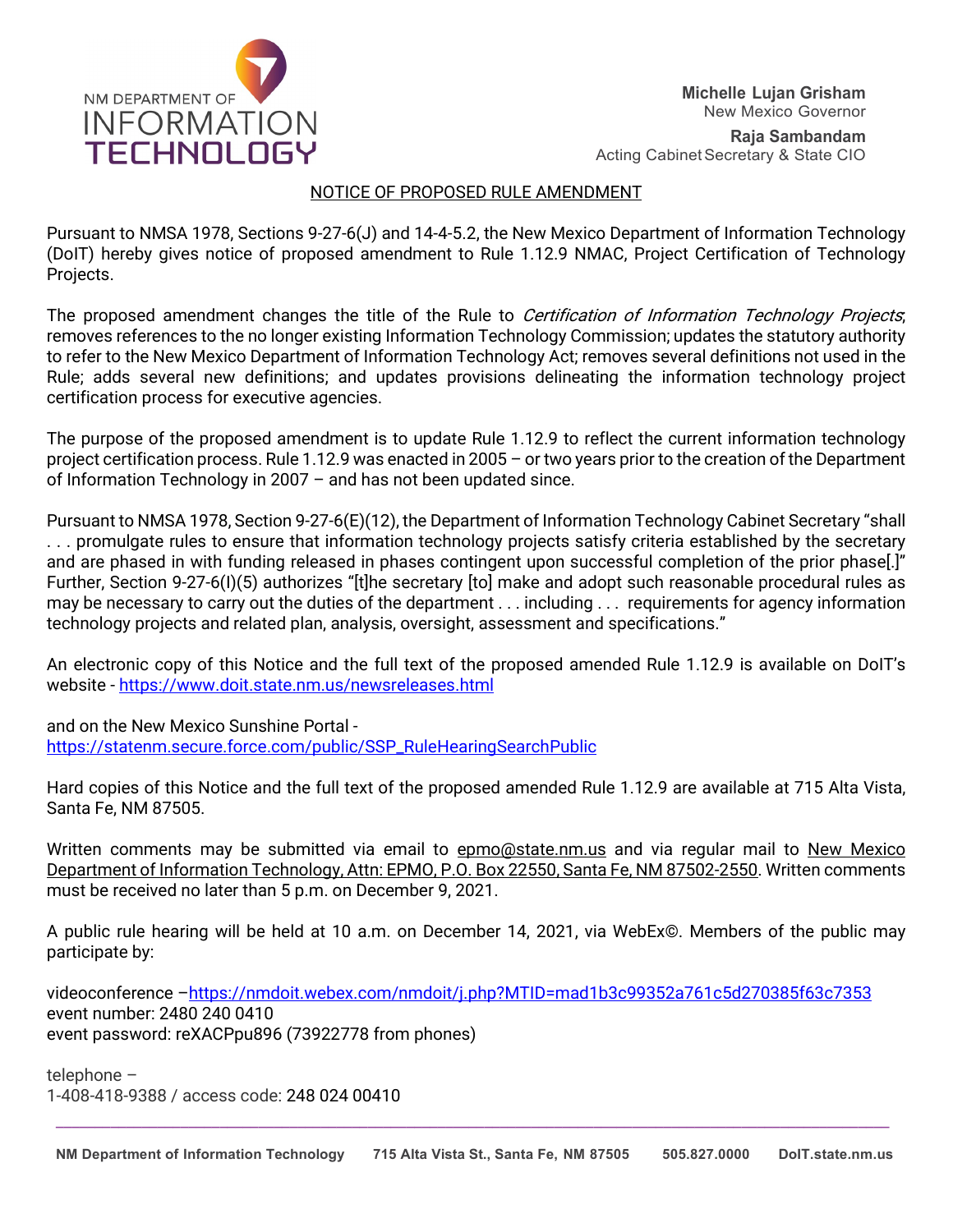# **1.12.9. CERTIFICATION OF INFORMATION TECHNOLOGY PROJECTS**

**1.12.9.1 ISSUING AGENCY.** Department of Information Technology.

**1.12.9.2 SCOPE.** This rule applies to certification of all information technology projects undertaken by executive agencies.

**1.12.9.3 STATUTORY AUTHORITY.** Sections 9-27-6(B)(5), (C)(12) - (14), (I), and (J).

**1.12.9.4 DURATION.** Permanent.

**1.12.9.5 EFFECTIVE DATE.** December 31, 2021.

**1.12.9.6 OBJECTIVE.** The purpose of this rule is to set forth executive agency information technology project certification responsibilities.

### **1.12.9.7 DEFINITIONS.**

**A. "Agency"** means a state organizational entity of the executive branch, used interchangeably with department.

**B. "Certification"** means a process that releases project funds. The PCC certifies projects except as otherwise provided for in Section 1.12.9.13.

**C. "DoIT"** means the Department of Information Technology.

**D. "EPMO"** means the Enterprise Project Management Office within DoIT.

**E. "Independent verification and validation (IV&V)"** means the process of evaluating a system to determine compliance with specified requirements and the process of determining whether the products of a given development phase fulfill the requirements established during the previous stage, both of which are performed by an organization independent of the development organization.

**F. "Information technology project"** or **"project"** means the development, purchase, replacement, or modification of a hardware or software system.

**G. "PCC"** means the Project Certification Committee, an independent public body administratively supported by EPMO.

**H. "TARC"** means the Technical Architecture Review Committee within DoIT.

**1.12.9.8 RESPONSIBILITIES OF THE PCC.** The PCC shall have the following responsibilities:

- **A.** Meet at least once every month. Meetings shall comply with the New Mexico Open Meetings Act, NMSA 1978, § 10-15-1 *et seq.*
- **B.** Certify information technology projects that meet one or more of the following criteria:

**(1)** the project is required to undergo phased certification under the respective appropriation or grant;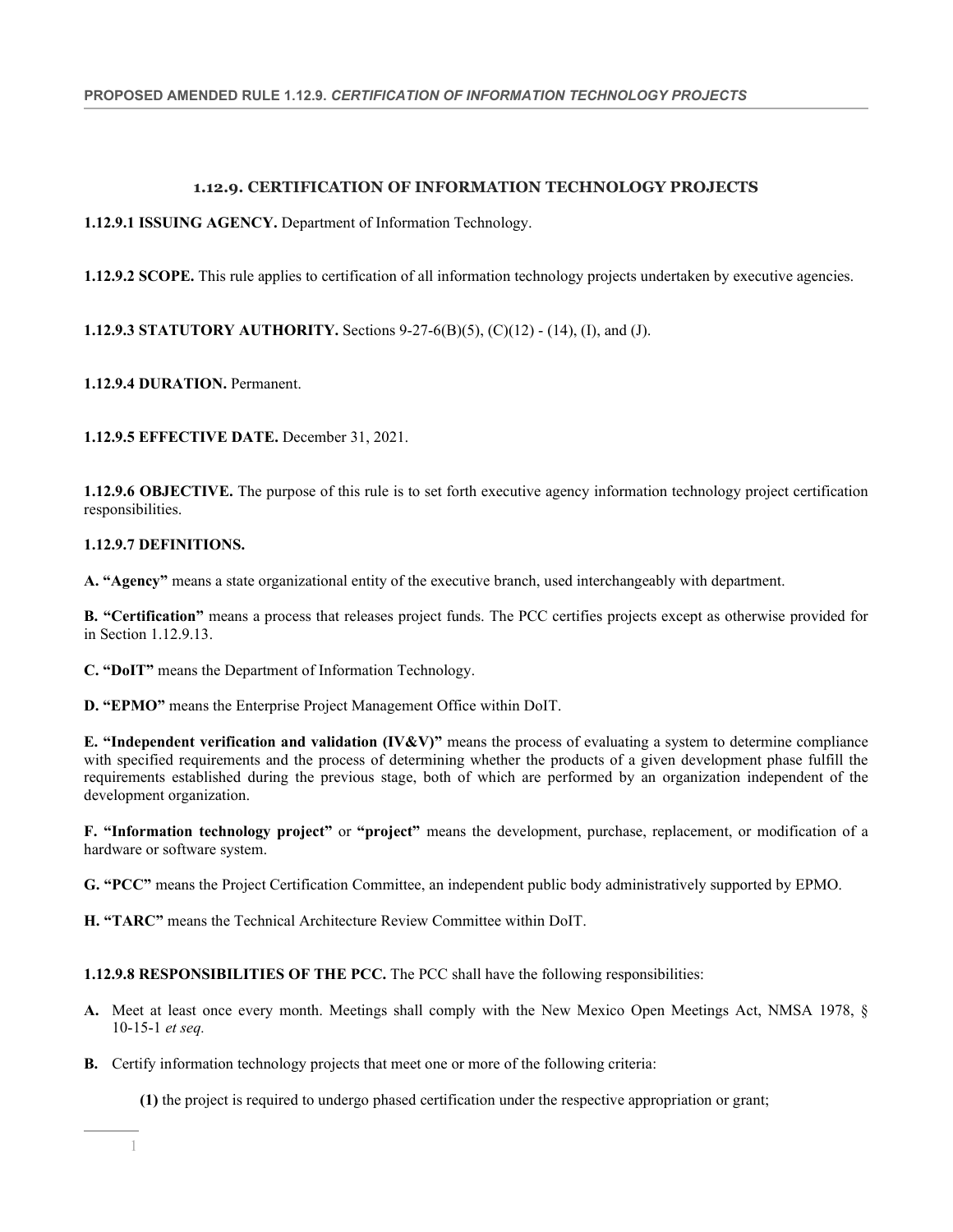- **(2)** the project is a subsequent or interrelated project to a previously certified project;
- **(3)** the cost of the project is equal to or exceeding \$100,000; or
- **(4)** the project impacts customer on-line access.

**B.** Develop procedural requirements on project certification, including documentation requirements, meeting specifics, timelines, and support services.

**C.** Review and comment on agency information technology projects' consolidation efforts and opportunities.

#### **1.12.9.9 PCC MEMBERSHIP.**

- **A.** The PCC shall consist of members appointed by the DoIT Cabinet Secretary.
- **C.** The DoIT Cabinet Secretary shall serve as the Chair of the PCC. The DoIT Cabinet Secretary may designate a PCC member to serve as Chair in his or her absence.

**D**. No PCC member who is an employee of an agency seeking project certification, including a Cabinet Secretary. may vote with respect to that agency's project. For example, no PCC member who is a DoIT employee, including the Cabinet Secretary, may vote with respect to any DoIT projects subject to PCC certification.

### **1.12.9.10 CERTIFICATION PROCESS.**

**A. Generally.** At a minimum, project certification shall be required at a project's initiation, planning, implementation, and closeout phases. The PCC may require additional certification phases, events, or deliverables based on the progress, complexity, risk, or size of the project. Project certification shall be required before funds can be released for any of the above certification phases. All contracts associated with a project subject to PCC certification must undergo DoIT procurement approval by submitting the contract to EPMO for review prior to execution and obtaining DoIT Cabinet Secretary's signature at execution. All required documentation, including forms and templates, will be specified and made available on EPMO's website.

**B. Certification Request Categories.** Requests for certification fall into one of the following four categories, each of which has specific certification requirements:

**(1) Regular Requests.** A request for certification and release of funds must be submitted for any of the four established project certification phases – initiation, planning, implementation, and closeout.

**(2) Change Requests.** A change request must be submitted for previously certified projects wherein a change in scope/budget/schedule is required.

**(3) Retroactive Certification**. In the rare instance where funding has been expended prior to a project being certified, the agency must seek retroactive certification by submitting a letter of justification in addition to the required request for certification. The letter must explain the circumstances necessitating retroactive certification.

**(4) Combined Initiation/Planning Phase Certification.** Under certain circumstances, agencies may request to proceed immediately to the Planning Phase as the first certification for a project. Circumstances may include, but are not limited to, no expenditures being required for the Initiation Phase; Initiation Phase requirements having been met during the appropriation or grant process; and/or subsequent related projects having included the Initiation Phase requirements for the current project. Combined certifications will be considered on a case-by-case basis.

**(5) Emergency Certification.** The PCC will make every effort to review projects in a timely manner. If at any time the PCC cannot convene, and a project faces significant time constraints and delay would pose major risks to the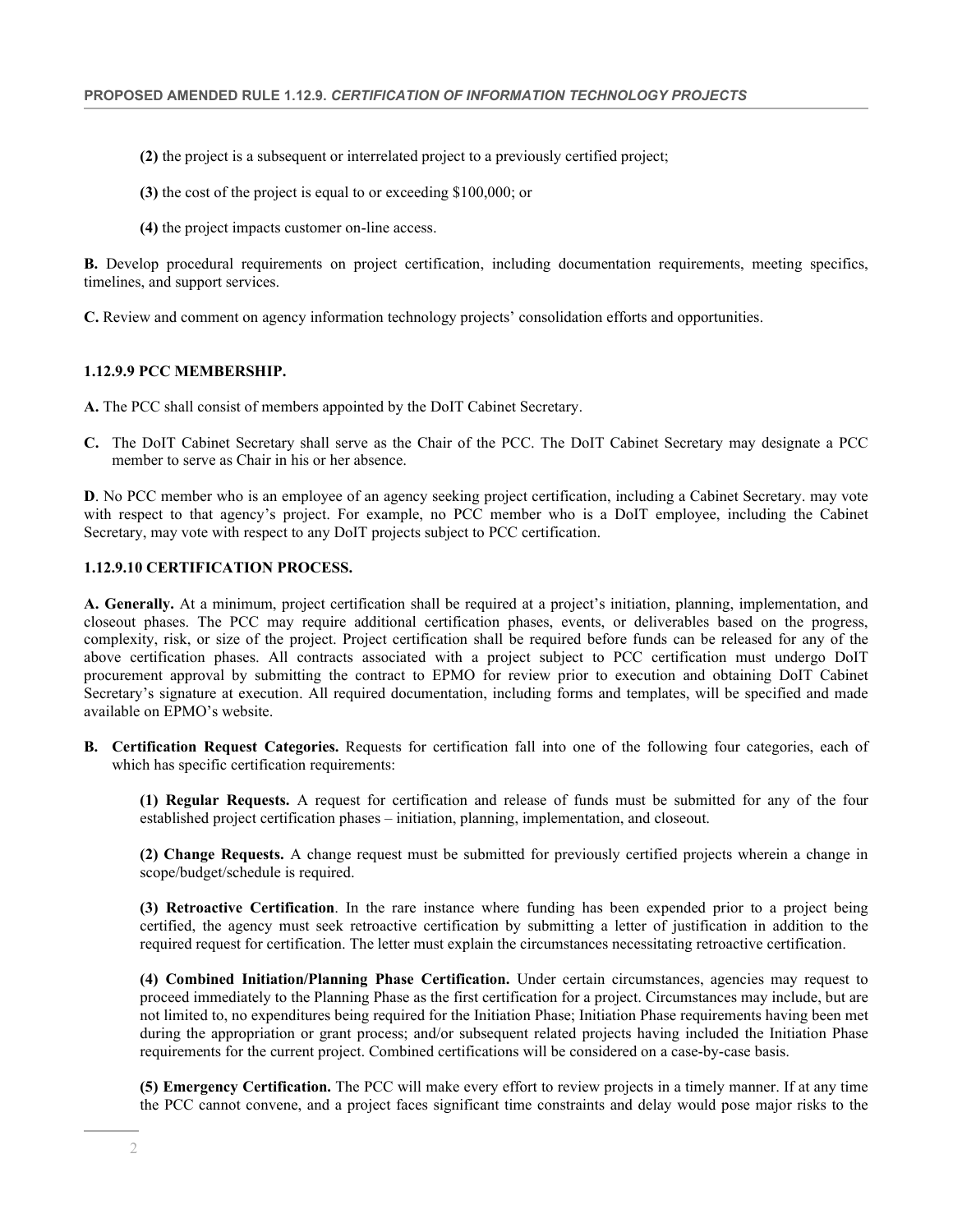project, an emergency certification review may be requested. Emergency review should be limited to circumstances outside the control of the agency, and every effort should be made to work within the existing process. An agency seeking emergency certification must submit a written request justifying the need, along with a completed certification request, to EPMO electronically with notification of requested response timeline. All PCC members must be provided a reasonable opportunity to comment. No PCC member who is an employee of an agency seeking emergency certification of a project, including a Cabinet Secretary, may act as Chair and decide that agency's emergency certification request.

#### **C. Project Certification Phases and Requirements.**

- **(1) Initiation Phase***:* funding is requested for use in activities such as defining governance, stakeholders, project objectives, high level scope, approach/phases, project charter, conducting research and analysis, procurement planning, developing IV&V plan and contract; developing initial project management plan with rough order magnitude estimates. If technical solution has been selected, project must be presented to TARC prior to proceeding to Planning.
- **(2) Planning Phase:** funding is requested for use in activities such as procuring project manager or business analyst services to assist with planning, defining, and baselining, scope, schedule, budget, quality metrics, requirements, business processes, procurement planning, communication plan, change management plan, risk/issue management plan, project management plan, technical planning, system design, security planning, business continuity/disaster recovery planning. IV&V consultant should be engaged early on during the Planning Phase. If TARC was not completed prior to planning because the technical solution was not yet selected, the project must be presented to TARC prior to proceeding to the Implementation Phase.
- **(3) Implementation Phase:** funding is requested for use with activities such as project execution, tracking and managing actual work of the project/phase in accordance with plans, procurements (requests for proposals, contracts, etc.), contract and vendor management, build, buy, modify, configure, implement, testing, training, rollouts, and transition to operations. The project should have a qualified project management structure to manage, track, monitor and report on progress. IV&V consultant should be actively engaged in the project.
- **(4) Closeout Phase:** requested at the completion of a project. All project work must be complete, project deliverables must be accepted, and all procurements paid.
- **(5) Change Request:** requested anytime during the project and includes changes to baselined scope, schedule, budget, or other critical changes in the project, such as additional funds becoming available.
- **(6) Monthly Project Status Reports:** Once a project is initiated, the project manager is required to report on the status of the project's key project indicators monthly. The report should include activities of the prior month and be submitted to EPMO on the  $10<sup>th</sup>$  day of each month until the month after PCC Closeout of the project.
- **(7) Updates:** normally requested by the PCC or Chair but may be provided by the agency at any time during the project.

## **D. Certification Process**:

**(1) Presentation to PCC.** Agencies are required to make a presentation to the PCC not to exceed fifteen (15) minutes, followed by a questions-and-answers session with PCC members. The presentation's format is at the agency's discretion. The presentation should be made by the agency chief information officer with support from information technology staff and the business owner (an executive or program sponsor).

**(2) PCC Vote.** The PCC will vote on whether to certify the release of funds for the requested phase at the end of the presentation. If the PCC denies the agency's request, the PCC will notify the agency of the reasons for the denial and any recommended actions needed to be taken prior to resubmission of the project for certification.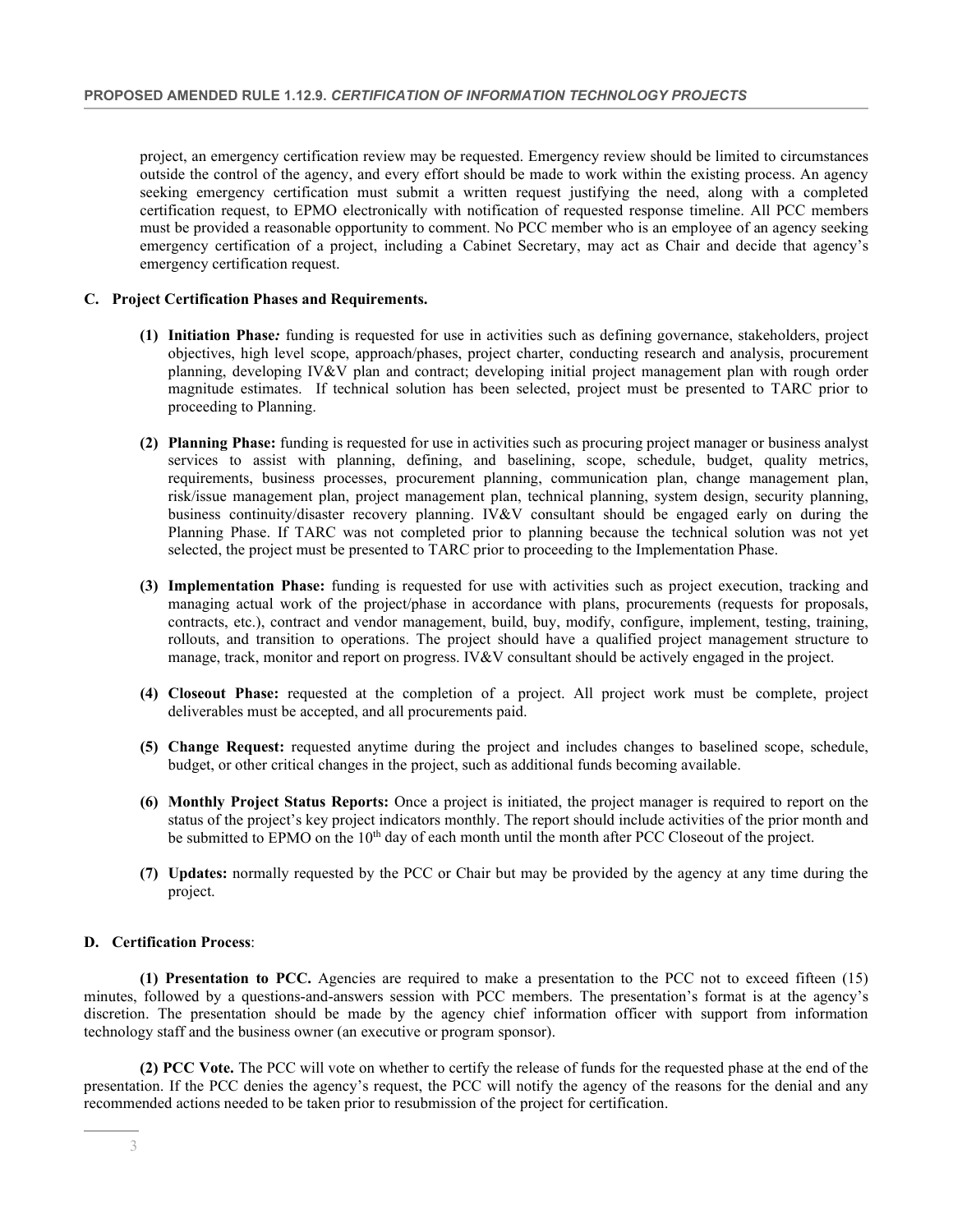**(3) Approval.** If the PCC certifies the release of funds for the requested phase, EPMO or the Chair will notify in writing the Department of Finance and Authority with a carbon copy to the agency.

**(4) Contingent Approval**. The PCC may grant contingent approval, where funds are not released until the agency demonstrates that it has satisfied all stated contingencies. Contingent approvals must include deadlines for the agency to comply with all contingencies.

**(5) Denial and Appeal.** If a request for certification for any phase is denied, the agency may appeal the PCC's decision by submitting a written intent to appeal to the Chair within five (5) business days of receipt of the denial. It shall be the responsibility of the agency to comply with the PCC agenda and meeting rules to present its appeal. Alternatively, the agency may resubmit its request for certification as outlined in these Rules after completing any additional steps recommended by the PCC.

### **1.12.9.11 IV&V**

- A. All projects subject to PCC certification must engage an independent verification and validation contractor unless that requirement in waived under 1.12.9.13. The IV&V contractor shall perform the following activities:
	- **(1)** Prepare an initial risk assessment report at project inception. This assessment will include recommended mitigation activity to reduce the impact and probability of the identified risk;
	- **(2)** Prepare an initial status report at project inception to disclose the effectiveness of project management and whether the documented project activities are meeting the objectives set forth by the project;
	- **(3)** Prepare interim reports based on the phases as indicated within the project schedule. Included in the report will be an evaluation on whether product development requirements are being met, whether project management is effective, continuing risk analysis, and how the project is implementing previous recommended risk mitigation strategies;
	- **(4)** Prepare a post-implementation assessment at project close to indicate whether project objectives were met based on the project's scope and acceptance criteria; and
	- **(5)** Submit each risk assessment report, status report, interim report, and post-implementation assessment report to the agency CIO, the PM, and EPMO within five (5) business days of each deliverable due date as indicated on the project schedule.
- B. An IV&V Template that sets the minimum requirements for the content of an IV&V report will be made available on EPMO's website.

**1.12.9.12 TARC.** All projects subject to PCC certification must be approved by TARC unless that requirement is waived under 1.12.9.13.

**A. Duties**. The Technical Architecture Review Committee is a non-voting committee within DoIT. TARC's responsibilities are to ensure that the technical aspects of a project are adequately planned, completed, and documented and to verify that projects comply with DoIT Architectural Configuration Requirements. TARC works with EPMO to develop necessary forms, templates, and other review requirements.

**B. Membership**. The Deputy State CIO or his or her designee serves as the TARC Chair. The remaining TARC members are DoIT technical subject matter experts appointed by the DoIT Cabinet Secretary.

**C. Meetings.** TARC shall meet at least once every month. The TARC meeting schedule will be published on EPMO's website.